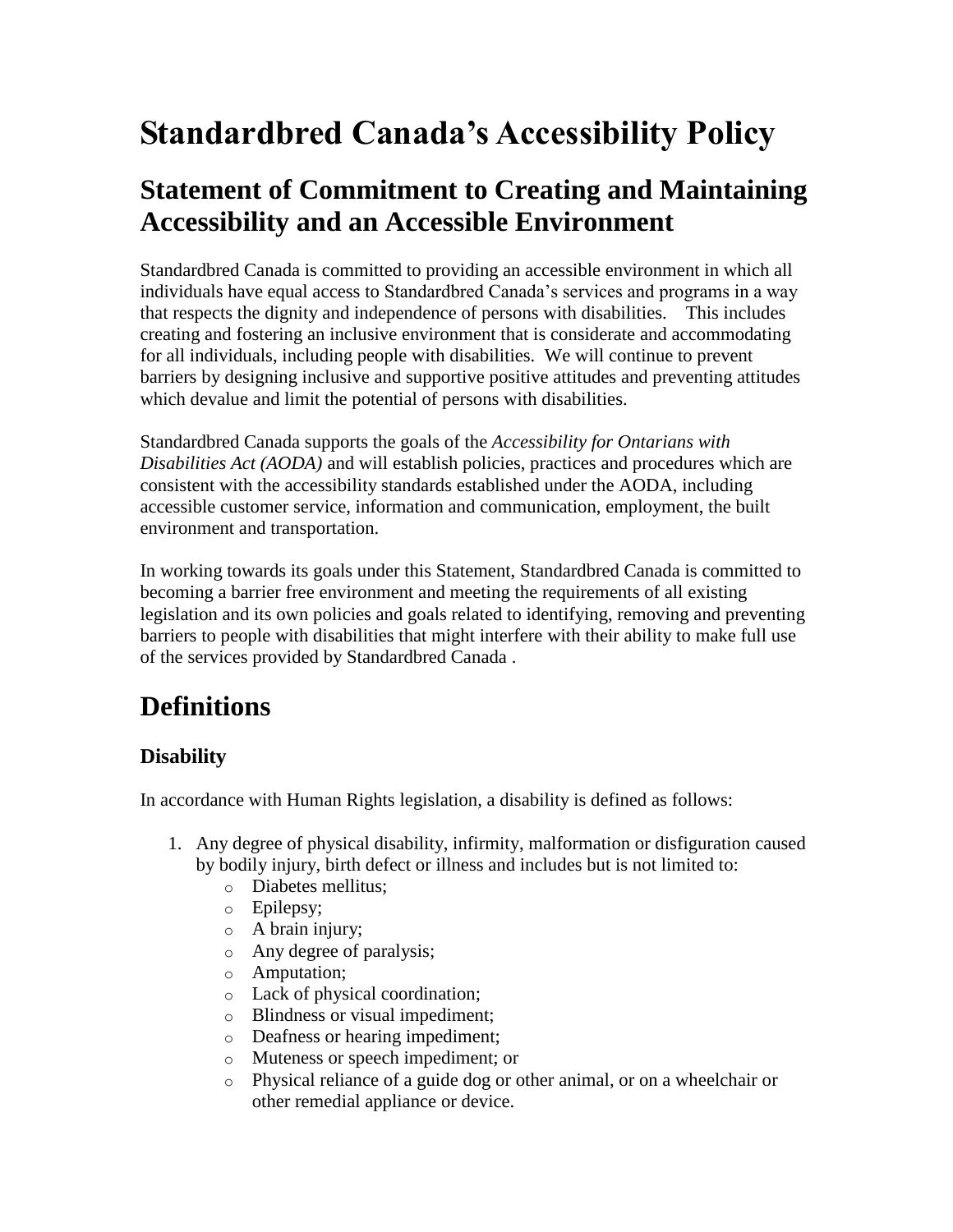- 2. A condition of mental impairment or a developmental disability;
- 3. A learning disability, or a dysfunction in one or more of the processes involved in understanding or using symbols or spoken language;
- 4. A mental disorder; or
	- o An injury or disability for which benefits were claimed or received under the insurance plan established under the *Workplace Safety and Insurance Act, 1997.*

## **Barrier**

A barrier is anything that prevents a person with a disability from fully taking part in society because of that disability. Some barriers include:

- Physical barriers (e.g. a step at the entrance to the building or a door that is too heavy to be opened by an individual with limited upper body mobility and strength)
- Architectural barriers (e.g. A hallway or door that is too narrow for a wheelchair or scooter)
- Information or communication barriers (e.g. a publication that is not available in large print)
- Attitudinal barriers (e.g. assuming people with a disability cannot perform a certain task when in fact they can or ignoring a customer in a wheelchair)
- Technological barriers (e.g. a website that is not accessible for people who require the use of screen readers)
- Barriers created by policies or practices (e.g. Not allowing animals on the premises, excluding or removing individuals who require the use of service animals)

## **Description**

Standardbred Canada is committed to reducing/eliminating barriers in its environment for staff, clients and customers with disabilities as well as providing services to these individuals in accordance with the requirements of all Human Rights legislation and other provincial legislation such as *AODA.* As legislation changes and develops, Standardbred Canada will review, and change as necessary, its policies, practices and procedures to reflect any changes made in legislation.

To achieve this goal, Standardbred Canada will endeavour to take the following steps:

- 1. Identification of Barriers
- 2. Removal of Identified Barriers
- 3. Prevention of Barriers
- 4. Increase Awareness of Accessibility Initiatives at all levels of the organization
- 5. Promotion of compliance policies and procedures with respect to accessibility to both staff and clients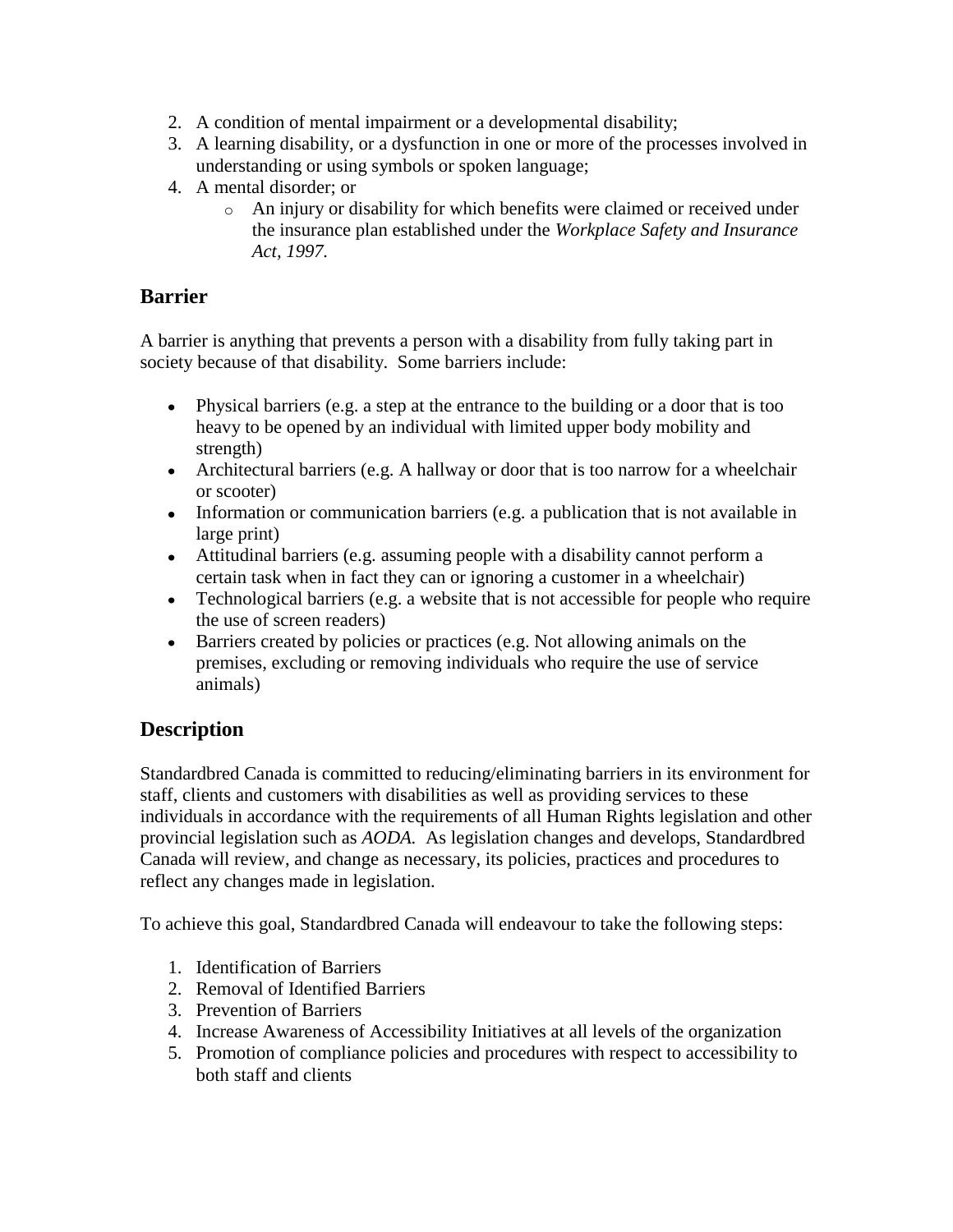## **Associated Policies**

1. Customer Service Policy

## **Customer Service Policy**

#### **Purpose**

Standardbred Canada's Accessibility Policy and Statement of Commitment to providing accessible customer service gives guidance to the delivery of services to people with disabilities, in compliance with requirements of provincial legislation such as *Accessibility for Ontarians with Disabilities Act (AODA)*. This applies to all Standardbred Canada staff who deal with the public on behalf of Standardbred Canada, and those who are involved in Standardbred Canada's policy and procedure development.

The Senior Management of Standardbred Canada is committed to, and will work to improve access and opportunity for people with disabilities by identifying, removing and preventing barriers that might interfere with their ability to make full use of the services. They will foster an inclusive and accessible business environment for people of all needs and abilities. Should there be any unexpected accommodations that need to be made to allow an individual access to our environment, Standardbred Canada will make the necessary provisions to allow access.

## **Policy**

#### **Customer Service Philosophy**

Standardbred Canada's goal is to deliver exceptional customer service that meets and exceeds customer expectations. We endeavour to service our customers in a manner that reflects the principles of dignity, independence, integration and equal opportunity. Our commitment is to provide all customers, including those living with disabilities, the same opportunity to access our goods and services and benefit from those goods and services in the same place and in a similar way.

#### **Guiding Principles**

The following guiding principles clarify expected attitudes and behaviours in daily work life with customers and each other:

- **Respect:** Each of us will demonstrate honesty, integrity and belief in people.
- **Ownership:** Each of us is accountable for creating an environment that contributes to the success of our customers and each other.
- **Collaboration:** Each of us has an important role in working together for a common purpose.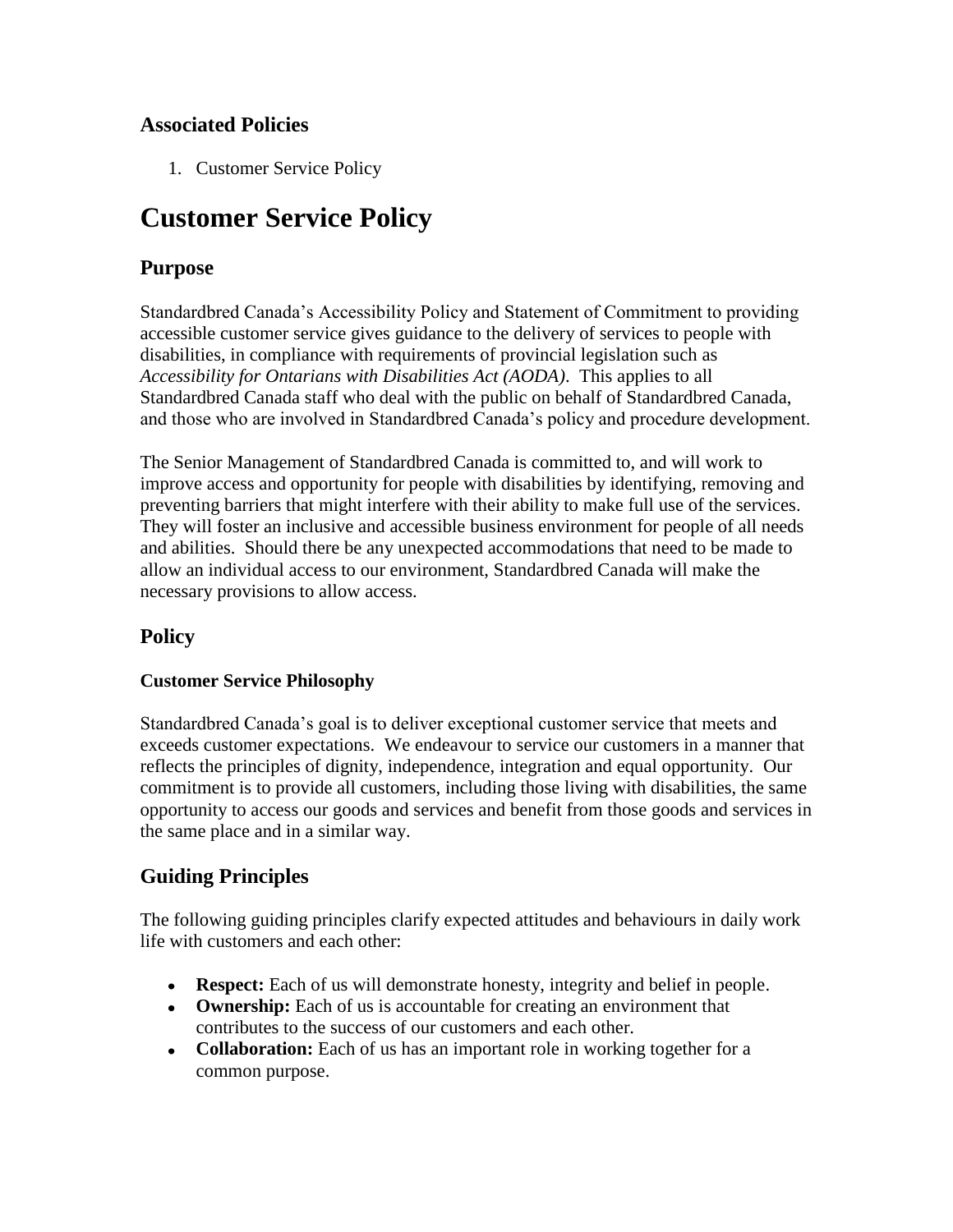**Continuous Improvement:** Each of us is committed to ongoing improvement in all we do to anticipate and exceed needs as they evolve.

## **Providing Goods and Services to People with Disabilities**

Standardbred Canada is committed to excellence in serving all customers including persons with disabilities by removing barriers to their full participation that might arise in the course of doing business as follows:

- **Communication:** We will communicate with people with disabilities in ways that take into account their disability. We will train staff who communicate with customers on how to interact and communicate with people with various types of disabilities.
- **Telephone Services:** We are committed to providing fully accessible telephone interface to our clients and potential clients. We will train staff to communicate with customers over the telephone in clear and plain language and to speak clearly and slowly if required by the customer. We will offer to communicate with customers using email if telephone communication is not suitable to their communication needs or is not available.
- **Assistive Devices:** We are committed to serving people with disabilities who use assistive devices to obtain, use or benefit from our goods and services and as such, clients are free to use their personal assistive devices in any Standardbred Canada environment. Standardbred Canada offers other measures that may assist our clients while on site and we will ensure that our staff are familiar with the various assistive devices that may be used by clients including: wheelchair ramps and handicap washrooms.
- **Billing:** We are committed to providing accessible invoices to all of our customers. We will answer any questions customers may have about the content of the invoice in person, by telephone or email.
- **Documentation:** All published documents can be available in hard copy, large print and email if requested.

## **Service Animals**

Standardbred Canada staff shall accommodate the use of service animals by people with disabilities who are accessing our services and facilities.

A guide dog is defined in Section One of the *Blind Persons' Rights Act.* To be considered a service animal under this Customer Service Policy, it must be readily apparent that the animal is being used because of a person's disability or the person with a disability must provide a letter from a physician or nurse confirming that it is required because of his or her disability.

## **Support Persons**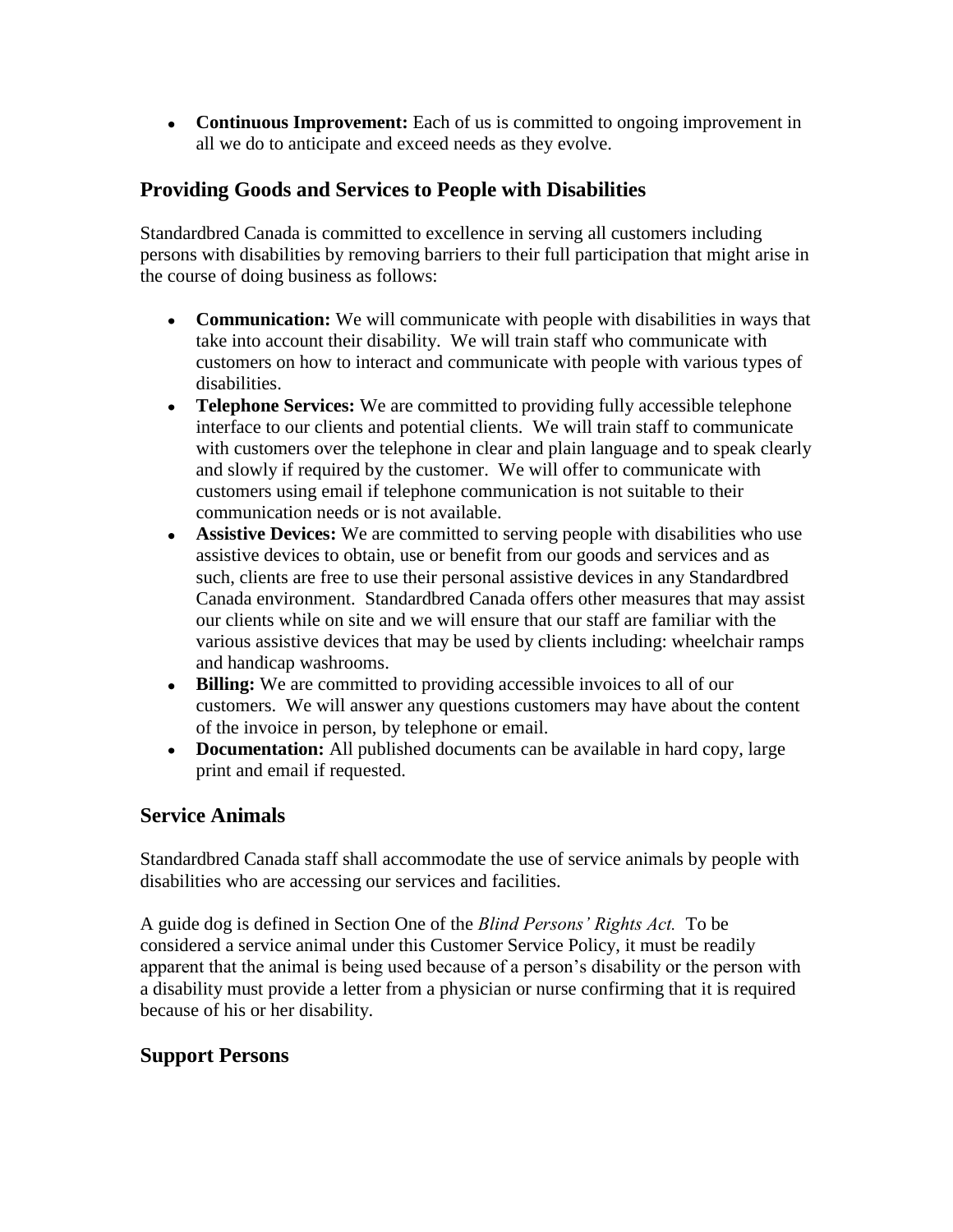Where a person with a disability is accompanied by a support person, Standardbred Canada's staff shall ensure that both persons are permitted to enter the premises together and shall ensure that the person with a disability can access the support person while on the premises.

A support person is a person who accompanies the person with a disability in order to help with communication, mobility, personal care or medical needs or with the access to goods or services. The support person can be a paid support worker, volunteer, a friend or a family member.

## **Notice of Temporary Disruption**

Standardbred Canada will provide customers with notice in the event of a planned or unexpected disruption in the facilities or services usually used by persons with disabilities. This notice will include information about the reason for the disruption, its anticipated duration, and a description of alternative facilities or services, if available.

Notice of a service disruption will be placed in a conspicuous area and/or communicated by any method deemed to be reasonable under the circumstances.

## **Training of Staff**

Standardbred Canada will provide training to all staff and others who deal with the public as well as those who are involved in the development of corporate policies, practices and procedures.

Training will cover the following:

- How to interact and communicate with people with various types of disabilities.
- How to interact with people with disabilities who use an assistive device or require the assistance of a service animal or a support person.
- How to use any of Standardbred Canada's assistive devices.
- What to do if a person with a disability is having difficulty accessing Standardbred Canada's goods and services.
- Standardbred Canada's policy, practice and procedures relating to the Customer Service Policy.
- Those involved in policy development will receive additional training about providing goods or services to the public or third parties.

Training for new staff members will occur within the first month of employment as part of Standardbred Canada's orientation training for new staff. Ongoing training will be provided to all staff with respect to any changes to Standardbred Canada policies, practices and procedures.

## **Communication and Feedback Process**